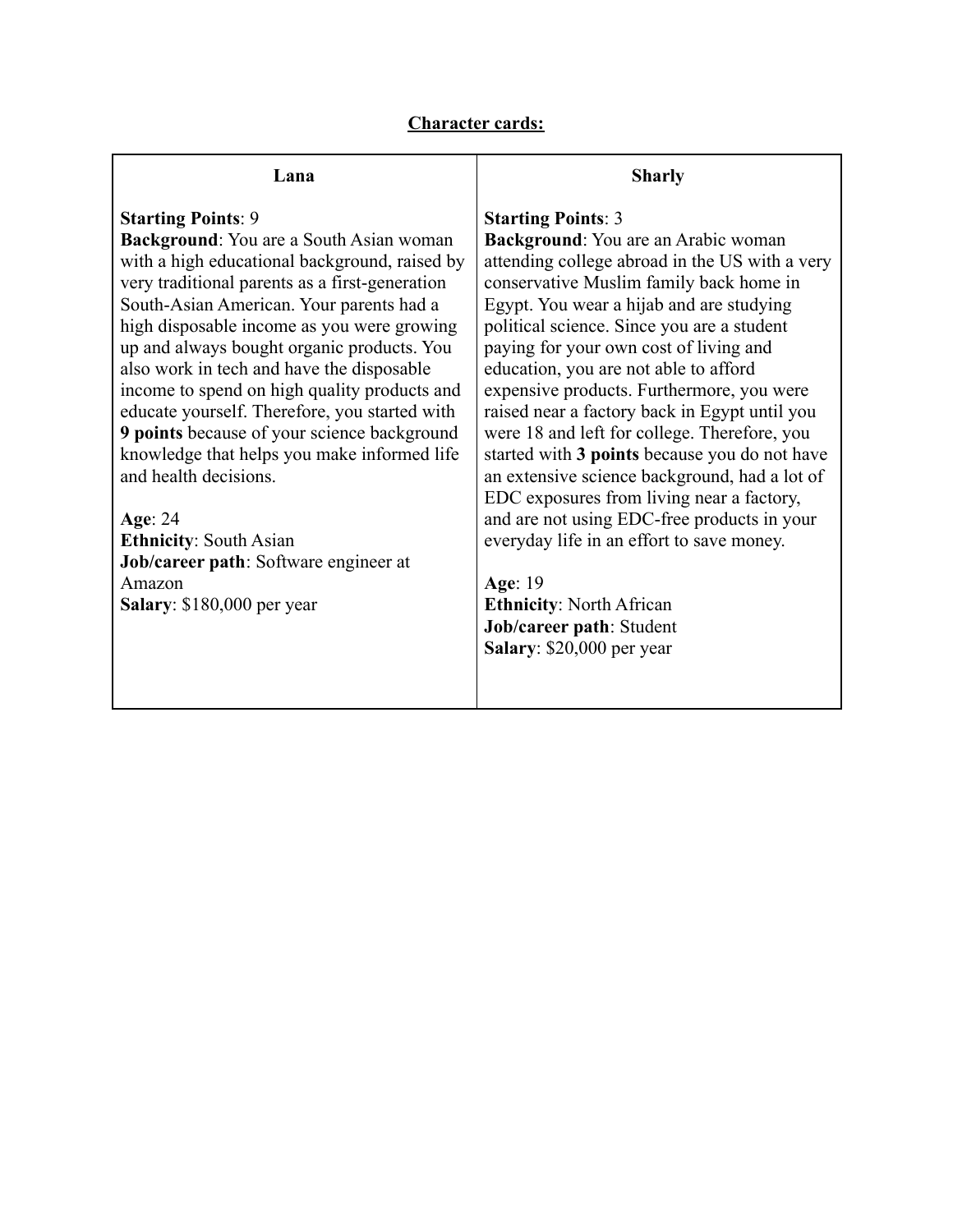| <b>Taylor</b>                                                                                                                                                                                                                                                                                                                                                                                                                                                                                                                                                                                                                                                                                                   | <b>Mirabella</b>                                                                                                                                                                                                                                                                                                                                                                                                                                                                                                                                                                                                                                                                                                                         |
|-----------------------------------------------------------------------------------------------------------------------------------------------------------------------------------------------------------------------------------------------------------------------------------------------------------------------------------------------------------------------------------------------------------------------------------------------------------------------------------------------------------------------------------------------------------------------------------------------------------------------------------------------------------------------------------------------------------------|------------------------------------------------------------------------------------------------------------------------------------------------------------------------------------------------------------------------------------------------------------------------------------------------------------------------------------------------------------------------------------------------------------------------------------------------------------------------------------------------------------------------------------------------------------------------------------------------------------------------------------------------------------------------------------------------------------------------------------------|
| <b>Starting Points: 9</b><br>Background: You are a transgender artist<br>with high educational background, raised in a<br>liberal White dominant community. You care<br>about environmental sustainability, so you<br>read a lot of relevant books at your leisure.<br>Therefore, you started with 9 points because<br>of your science background knowledge that<br>helps you make informed life and health<br>decisions.<br>Age: 35<br><b>Ethnicity: White</b><br>Job/career path: Freelancer artist<br>(avant-garde/experimental art)<br>Salary: \$160,000 per year                                                                                                                                           | <b>Starting Points: 7</b><br><b>Background:</b> You live in the suburbs outside<br>of Los Angeles and have 2 beautiful kids. You<br>are particularly interested in working in<br>business and have a strong minded<br>personality. Therefore, you start with 7 points<br>because your strong mindedness knows what<br>is good for you and what is bad for you.<br>Age: 38<br><b>Ethnicity: Caucasian</b><br>Job/career path: Healthcare consultant<br>Salary: \$80,000 per year                                                                                                                                                                                                                                                          |
| Kimiko                                                                                                                                                                                                                                                                                                                                                                                                                                                                                                                                                                                                                                                                                                          | Fern                                                                                                                                                                                                                                                                                                                                                                                                                                                                                                                                                                                                                                                                                                                                     |
| <b>Starting Points: 6</b><br>Background: You are an Asian woman<br>working in the field of organic period<br>products. You double majored in<br>environmental sciences and marketing in<br>college. As a marketing director at Thinx Co.,<br>you are in charge of designing and promoting<br>products in the company and actively engage<br>with consumers for feedback. Therefore, you<br>start with 6 points because of your science<br>training and communications with period<br>product consumers. However, your job also<br>potentially exposes you more to EDCs in<br>period products.<br>Age: 25<br><b>Ethnicity: Asian</b><br><b>Job/career path: Marketing Director</b><br>Salary: \$100,000 per year | <b>Starting Points: 6</b><br>Background: You are a lawyer advocating for<br>gender equity and social justice. You often<br>work pro bono in the prison for feminie care.<br>You are also taking care of a 3-year old son on<br>your own. You start with 6 points because of<br>your high education background and<br>philanthropic work for the community.<br>However, you don't have a lot of science<br>knowledge except for general education<br>courses you took in college. Your job also<br>requires you to frequently visit the prison,<br>where there may be environmental hazards<br>and potential EDC exposure.<br>Age: 33<br><b>Ethnicity: Black/African American</b><br>Job/career path: Lawyer<br>Salary: \$90,000 per year |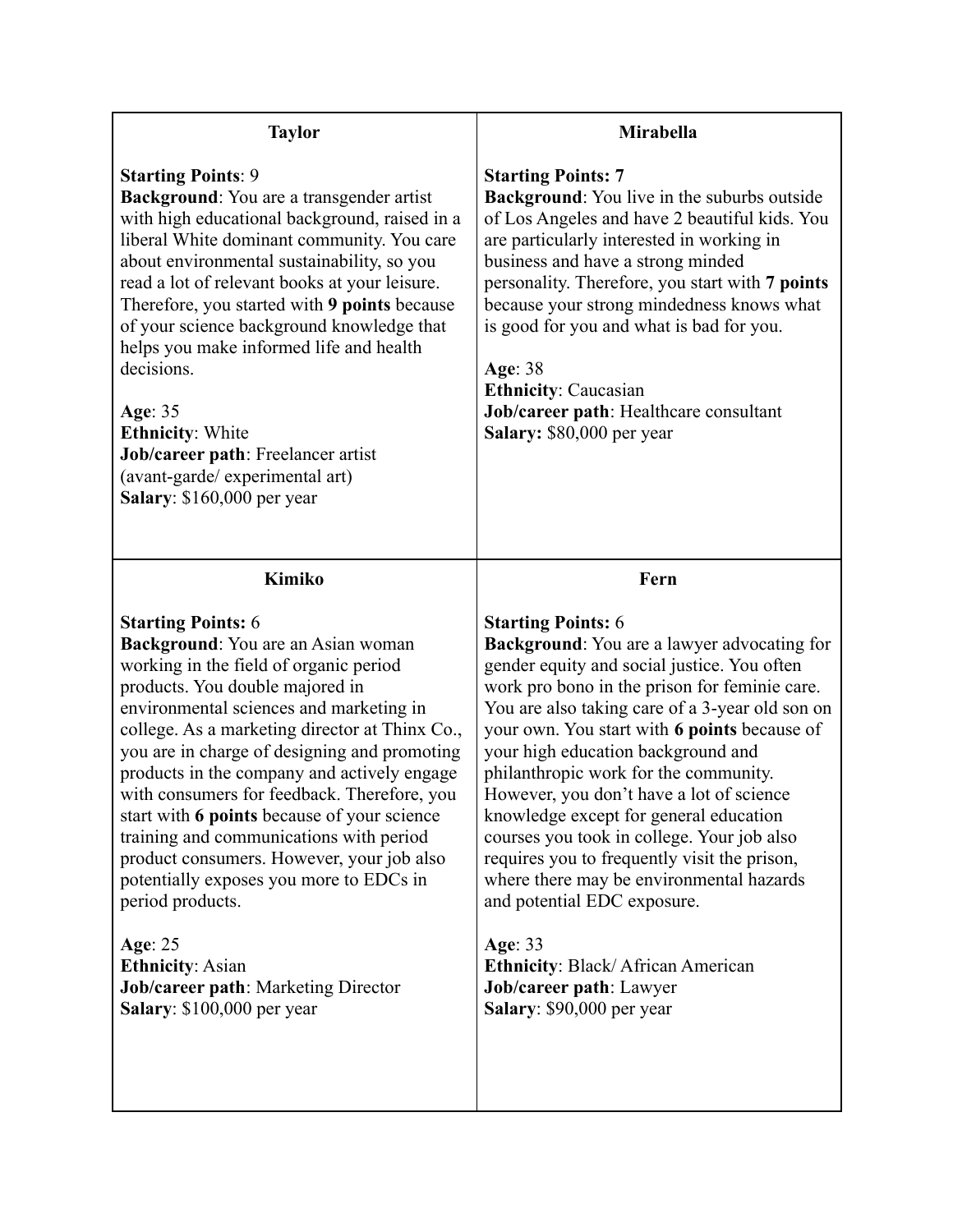| <b>Kelly</b>                                                                                                                                                                                                                                                                                                                                                                                                                                                                                                                                                                                     | Jordan                                                                                                                                                                                                                                                                                                                                                                                                                                                                                                                                                                                                                          |
|--------------------------------------------------------------------------------------------------------------------------------------------------------------------------------------------------------------------------------------------------------------------------------------------------------------------------------------------------------------------------------------------------------------------------------------------------------------------------------------------------------------------------------------------------------------------------------------------------|---------------------------------------------------------------------------------------------------------------------------------------------------------------------------------------------------------------------------------------------------------------------------------------------------------------------------------------------------------------------------------------------------------------------------------------------------------------------------------------------------------------------------------------------------------------------------------------------------------------------------------|
| <b>Starting Points: 5</b><br>Background: You have a lot of energy and<br>like to allocate that energy towards training<br>for marathons. Establishing good friendships<br>is very important to you, but you sometimes<br>have a hard time managing time with your<br>friends with your work. Therefore, you start<br>with 5 points because you live a rather busy<br>life and sometimes are not able to be picky<br>about your menstrual product choices.<br>Age: 22<br><b>Ethnicity: Hispanic</b><br>Job/career path: Chef<br>Salary: \$60,000 per year                                         | <b>Starting Points: 5</b><br><b>Background:</b> You recently left your family<br>home and are living with a roommate while<br>working in retail. You hope to attend some<br>community college classes in the future but<br>have to work full time at the moment.<br>Therefore, you start with 3 points because<br>you have limited money and are not able to<br>spend on the best products and also live in a<br>very industrial neighborhood with a<br>roommate who is a smoker.<br><b>Age: 18</b><br><b>Ethnicity: Caucasian</b><br>Job/career path: Retail Worker<br>Salary: \$25,000 per year                               |
| Megan                                                                                                                                                                                                                                                                                                                                                                                                                                                                                                                                                                                            | <b>Elice</b>                                                                                                                                                                                                                                                                                                                                                                                                                                                                                                                                                                                                                    |
| <b>Starting Points: 6</b><br><b>Background:</b> You just graduated from a top<br>school and are thinking about applying to<br>medical school. As you take some time to<br>decide on whether or not you want to go to<br>medical school, you decide to work as a<br>barista during your gap years. Therefore, you<br>start with 6 points because you are still at a<br>point in your life without clear direction and<br>are unable to be specific about the period<br>products that you use.<br><b>Age: 22</b><br><b>Ethnicity: Asian</b><br>Job/career path: Barista<br><b>Salary: \$40,000</b> | <b>Starting Points: 8</b><br><b>Background:</b> You are a hardworking woman<br>who has been in the professional sphere for 25<br>years. You are well established and very<br>financially stable. You live in the city so you<br>have a fair-high amount of daily EDC<br>exposure. However, because of your higher<br>SES you are able to purchase cleaner<br>menstrual products such as 100% cotton<br>tampons and pads and menstrual cups. You<br>start with 8 points because of your financial<br>security and your ability to monetarily protect<br>yourself from some EDC exposure.<br>Age: $45$<br><b>Ethnicity: Black</b> |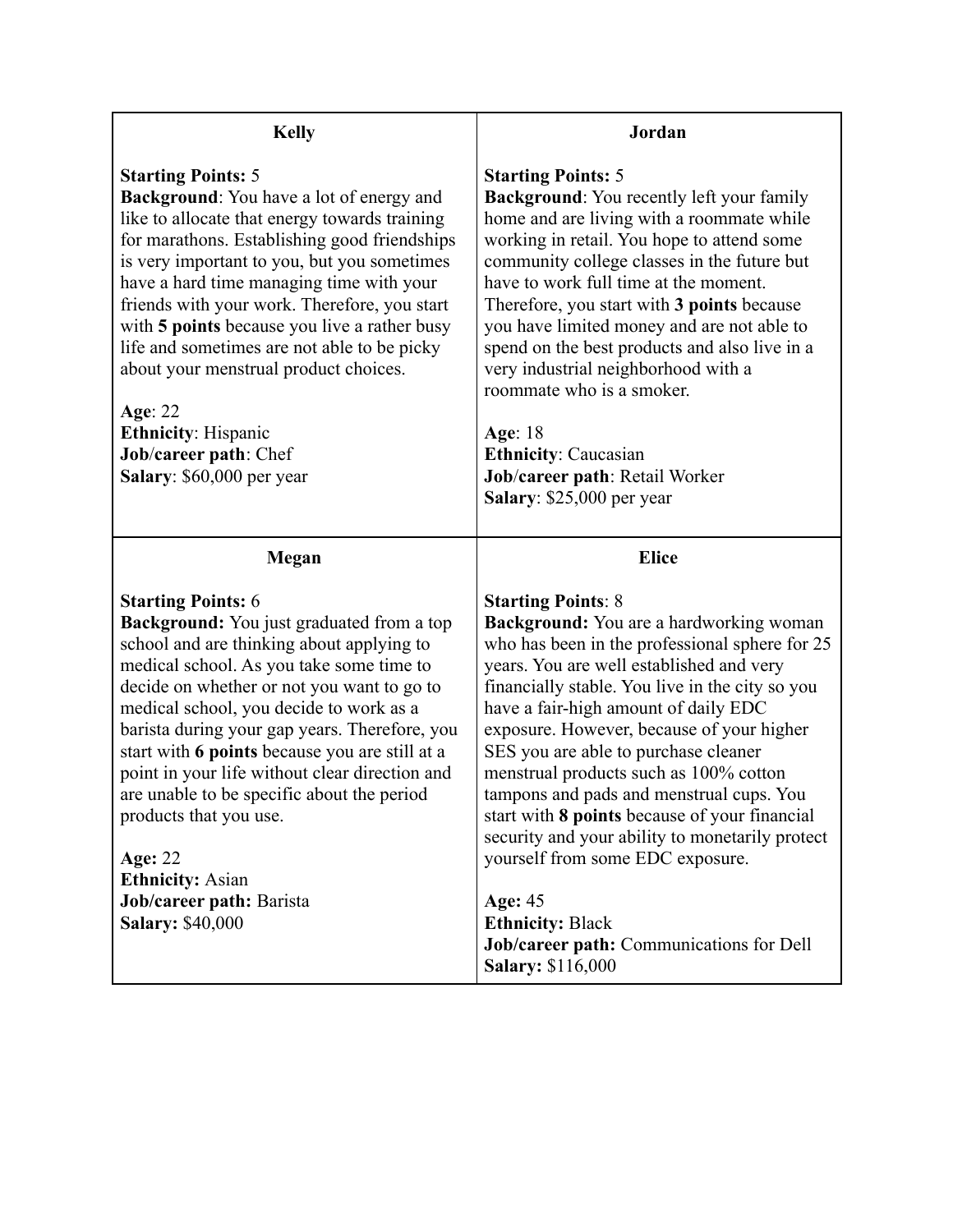| <b>Beau</b>                                                                                                                                                                                                                                                                                                                                                                                                                                                                                                                                                                                                                                             | <b>Tasha</b>                                                                                                                                                                                                                                                                                                                                                                                                                                                                                                                                                                                                                                                                                                                                                                                               |
|---------------------------------------------------------------------------------------------------------------------------------------------------------------------------------------------------------------------------------------------------------------------------------------------------------------------------------------------------------------------------------------------------------------------------------------------------------------------------------------------------------------------------------------------------------------------------------------------------------------------------------------------------------|------------------------------------------------------------------------------------------------------------------------------------------------------------------------------------------------------------------------------------------------------------------------------------------------------------------------------------------------------------------------------------------------------------------------------------------------------------------------------------------------------------------------------------------------------------------------------------------------------------------------------------------------------------------------------------------------------------------------------------------------------------------------------------------------------------|
| <b>Starting Points: 6</b><br>Background: You are a transgender male<br>currently in graduate school studying political<br>science and women's studies. You live in a<br>small city and bike everywhere, exposing you<br>to a low-fair amount of EDCs. Your salary<br>doesn't offer you a lot of flexibility for<br>product choice so typically you just buy<br>whatever is cheapest. You start with 6 points<br>because you are very knowledgeable after<br>graduating undergraduate school but still have<br>a fair amount of EDC exposure.<br><b>Age: 24</b><br><b>Ethnicity: Black</b><br>Job/career path: Student // EMT<br><b>Salary: \$80,000</b> | <b>Starting Points: 3</b><br><b>Background:</b> You are a garbage collector in<br>Los Angeles. You dropped out of<br>undergraduate school to help take care of your<br>3 year old niece, Maya. While you know this<br>job is temporary, it was the quickest access to<br>money that you could find. You live in<br>downtown LA and take the bus to work.<br>Because you don't have the most disposable<br>income, you typically just buy whatever<br>product is available and cheap. Your exposure<br>to chemicals from your job and living in a<br>condensed city make you start with 3 points.<br><b>Age: 37</b><br><b>Ethnicity: Black</b><br>Job/career path: Garbage Collector<br><b>Salary: \$36,000</b>                                                                                             |
| <b>Pauline</b>                                                                                                                                                                                                                                                                                                                                                                                                                                                                                                                                                                                                                                          | <b>Mary</b>                                                                                                                                                                                                                                                                                                                                                                                                                                                                                                                                                                                                                                                                                                                                                                                                |
| <b>Starting Points: 4</b><br><b>Background:</b> You are a single mother raising<br>2 children - an 8 year old daughter and a 12<br>year old son. After school, you have your<br>children stay with you at the salon until you<br>finish work. After working late, it is most<br>convenient for you to use ready-made meals<br>that you get in bulk from the local grocery<br>store. Because you handle numerous chemical<br>products daily to process your clients' hair,<br>you start with 4 points due to your increased<br>EDC exposure.<br><b>Age: 42</b><br><b>Ethnicity:</b> Hispanic<br>Job/career path: Salon artist<br><b>Salary: \$55,000</b> | <b>Starting Points: 2</b><br><b>Background:</b> You and your younger sister<br>had been in the foster system for most of your<br>lives. However, since you recently turned 18,<br>you are currently attending community<br>college while also working a minimum wage<br>job part-time to pay for rent. Because you are<br>on a strict budget, you typically buy<br>whichever products are cheapest, which<br>includes heavily processed foods and the most<br>inexpensive household necessities. Therefore,<br>you start out with 2 points because you have<br>always been using the cheapest products<br>including processed foods, which often<br>contain more EDCs than fresh produce.<br><b>Age:</b> 18<br><b>Ethnicity:</b> Hispanic<br><b>Job/career path: Data entry</b><br><b>Salary: \$30,000</b> |